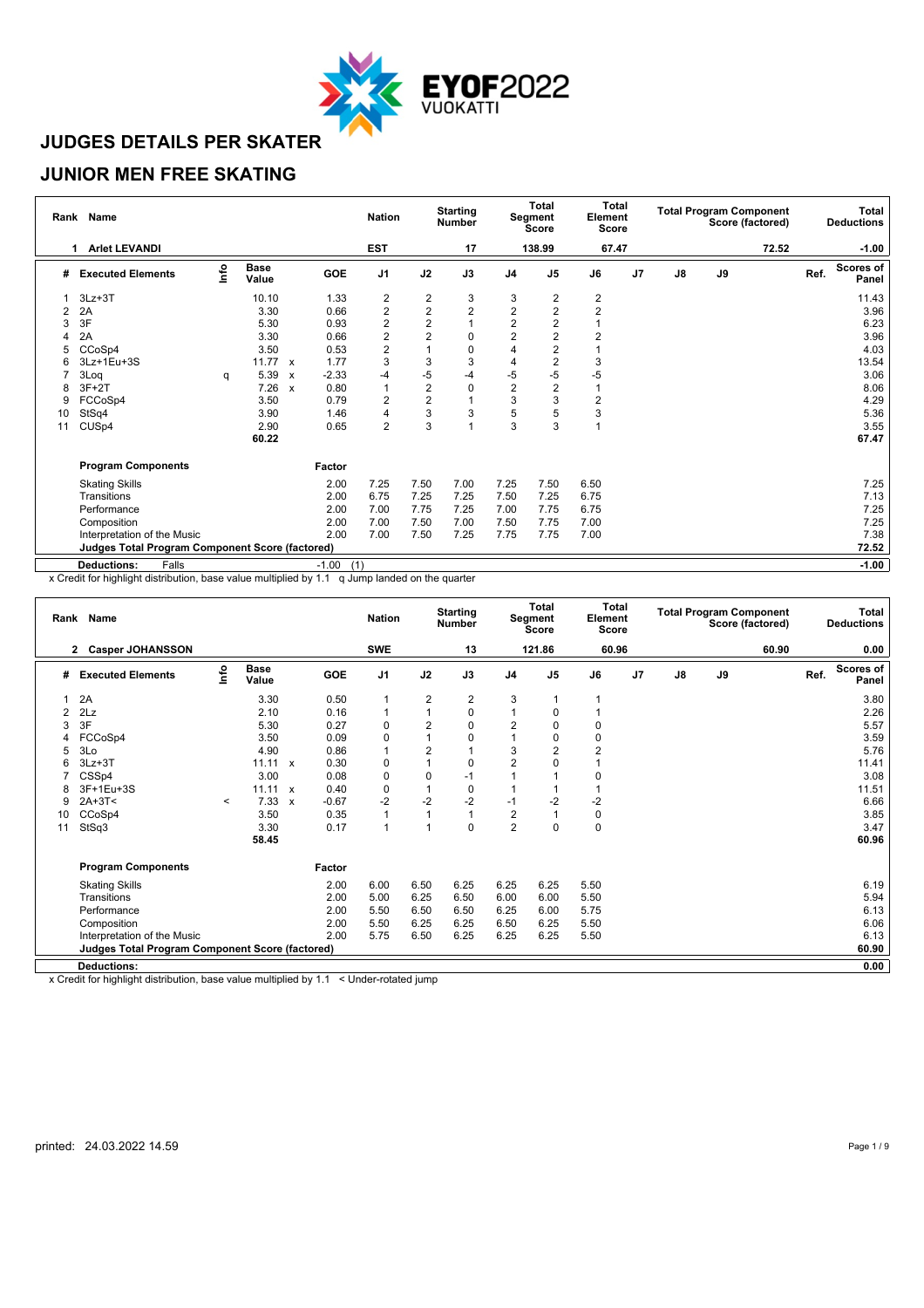

### **JUNIOR MEN FREE SKATING**

| Rank | Name                                                   |      |                      |                           |                | <b>Nation</b>  |                | <b>Starting</b><br><b>Number</b> |                | Total<br>Segment<br><b>Score</b> | <b>Total</b><br>Element<br>Score |                |               |    | <b>Total Program Component</b><br>Score (factored) |      | Total<br><b>Deductions</b> |
|------|--------------------------------------------------------|------|----------------------|---------------------------|----------------|----------------|----------------|----------------------------------|----------------|----------------------------------|----------------------------------|----------------|---------------|----|----------------------------------------------------|------|----------------------------|
|      | Raffaele Francesco ZICH<br>3                           |      |                      |                           |                | <b>ITA</b>     |                | 16                               |                | 118.75                           | 54.01                            |                |               |    | 65.74                                              |      | $-1.00$                    |
| #    | <b>Executed Elements</b>                               | lnfo | <b>Base</b><br>Value |                           | GOE            | J <sub>1</sub> | J2             | J3                               | J <sub>4</sub> | J <sub>5</sub>                   | J6                               | J <sub>7</sub> | $\mathsf{J}8$ | J9 |                                                    | Ref. | <b>Scores of</b><br>Panel  |
|      | $3Lz + 2T$                                             |      | 7.20                 |                           | 1.33           | 2              | $\overline{2}$ | 3                                | 3              |                                  | $\overline{\mathbf{c}}$          |                |               |    |                                                    |      | 8.53                       |
| 2    | 2A                                                     |      | 3.30                 |                           | 0.41           | $\overline{1}$ |                | $\overline{2}$                   | $\overline{2}$ |                                  |                                  |                |               |    |                                                    |      | 3.71                       |
|      | 3Lz                                                    |      | 5.90                 |                           | 0.59           | $\mathbf{1}$   | $\Omega$       | $\overline{2}$                   |                |                                  |                                  |                |               |    |                                                    |      | 6.49                       |
|      | 3F                                                     |      | 5.30                 |                           | 0.40           | 0              |                |                                  |                |                                  |                                  |                |               |    |                                                    |      | 5.70                       |
| 5    | FSSp4                                                  |      | 3.00                 |                           | 0.60           | $\overline{2}$ | $\overline{2}$ |                                  | $\overline{2}$ | 2                                | $\overline{2}$                   |                |               |    |                                                    |      | 3.60                       |
| 6    | 3Lo                                                    |      | 5.39                 | $\boldsymbol{\mathsf{x}}$ | 0.00           | 0              | $\mathbf 0$    | 0                                | 0              |                                  | 0                                |                |               |    |                                                    |      | 5.39                       |
|      | 3S+1Eu+2S                                              |      | 6.71                 | $\boldsymbol{\mathsf{x}}$ | 0.00           | 0              | $\mathbf 0$    | 0                                |                |                                  | 0                                |                |               |    |                                                    |      | 6.71                       |
| 8    | 3Lo+REP                                                |      | 3.77                 | $\boldsymbol{\mathsf{x}}$ | $-2.45$        | $-5$           | -5             | $-5$                             | -5             | -5                               | $-5$                             |                |               |    |                                                    |      | 1.32                       |
| 9    | StSq4                                                  |      | 3.90                 |                           | 1.17           | 2              | $\mathsf 3$    | 3                                | 4              | 3                                | 3                                |                |               |    |                                                    |      | 5.07                       |
| 10   | CCoSp4                                                 |      | 3.50                 |                           | 0.70           | 2              | $\overline{2}$ | $\overline{2}$                   | 3              | $\overline{2}$                   |                                  |                |               |    |                                                    |      | 4.20                       |
| 11   | CCSp3                                                  |      | 2.80                 |                           | 0.49           | 2              |                | $\overline{2}$                   | $\overline{2}$ |                                  | $\overline{2}$                   |                |               |    |                                                    |      | 3.29                       |
|      |                                                        |      | 50.77                |                           |                |                |                |                                  |                |                                  |                                  |                |               |    |                                                    |      | 54.01                      |
|      | <b>Program Components</b>                              |      |                      |                           | Factor         |                |                |                                  |                |                                  |                                  |                |               |    |                                                    |      |                            |
|      | <b>Skating Skills</b>                                  |      |                      |                           | 2.00           | 6.50           | 7.00           | 7.00                             | 7.00           | 6.75                             | 6.50                             |                |               |    |                                                    |      | 6.81                       |
|      | Transitions                                            |      |                      |                           | 2.00           | 6.00           | 6.00           | 7.00                             | 6.50           | 6.25                             | 6.00                             |                |               |    |                                                    |      | 6.19                       |
|      | Performance                                            |      |                      |                           | 2.00           | 6.25           | 6.75           | 7.00                             | 6.75           | 6.00                             | 6.50                             |                |               |    |                                                    |      | 6.56                       |
|      | Composition                                            |      |                      |                           | 2.00           | 6.25           | 6.25           | 7.00                             | 7.00           | 6.50                             | 6.50                             |                |               |    |                                                    |      | 6.56                       |
|      | Interpretation of the Music                            |      |                      |                           | 2.00           | 6.25           | 6.75           | 7.25                             | 7.25           | 6.25                             | 6.75                             |                |               |    |                                                    |      | 6.75                       |
|      | <b>Judges Total Program Component Score (factored)</b> |      |                      |                           |                |                |                |                                  |                |                                  |                                  |                |               |    |                                                    |      | 65.74                      |
|      | Falls<br><b>Deductions:</b>                            |      |                      |                           | (1)<br>$-1.00$ |                |                |                                  |                |                                  |                                  |                |               |    |                                                    |      | $-1.00$                    |

x Credit for highlight distribution, base value multiplied by 1.1 REP Jump repetition

|    | Rank Name                                       |         |                      |              |                | <b>Nation</b>  |             | <b>Starting</b><br><b>Number</b> |                | <b>Total</b><br>Segment<br><b>Score</b> | Total<br>Element<br>Score |                |               |    | <b>Total Program Component</b><br>Score (factored) |      | Total<br><b>Deductions</b> |
|----|-------------------------------------------------|---------|----------------------|--------------|----------------|----------------|-------------|----------------------------------|----------------|-----------------------------------------|---------------------------|----------------|---------------|----|----------------------------------------------------|------|----------------------------|
|    | 4 Lev VINOKUR                                   |         |                      |              |                | <b>ISR</b>     |             | 12                               |                | 115.91                                  | 58.39                     |                |               |    | 59.52                                              |      | $-2.00$                    |
| #  | <b>Executed Elements</b>                        | Info    | <b>Base</b><br>Value |              | <b>GOE</b>     | J <sub>1</sub> | J2          | J3                               | J <sub>4</sub> | J <sub>5</sub>                          | J6                        | J <sub>7</sub> | $\mathsf{J}8$ | J9 |                                                    | Ref. | <b>Scores of</b><br>Panel  |
|    | 2A                                              |         | 3.30                 |              | 0.41           | $\overline{1}$ | 2           |                                  | 3              | $\mathbf{1}$                            | $\mathbf 1$               |                |               |    |                                                    |      | 3.71                       |
|    | 4T<                                             | $\,<\,$ | 7.60                 |              | $-3.80$        | $-5$           | $-5$        | -5                               | -5             | $-5$                                    | $-5$                      |                |               |    |                                                    |      | 3.80                       |
| 3  | 3F!+2T                                          |         | 6.60                 |              | $-0.27$        | $-1$           | $\mathbf 0$ |                                  | $-1$           | $-1$                                    | 0                         |                |               |    |                                                    |      | 6.33                       |
| Δ  | 3F!                                             |         | 5.30                 |              | $-0.53$        | $-1$           | $-1$        |                                  | $-2$           | $-1$                                    | $-1$                      |                |               |    |                                                    |      | 4.77                       |
|    | CCoSp3                                          |         | 3.00                 |              | 0.38           | 3              |             | $\mathbf 0$                      | $\overline{2}$ | 0                                       | $\overline{2}$            |                |               |    |                                                    |      | 3.38                       |
| 6  | 3Lz+1Eu+3S                                      |         | $11.77 \times$       |              | 0.00           | $\mathbf 0$    | 0           | 0                                | $\overline{2}$ | $\Omega$                                | $\Omega$                  |                |               |    |                                                    |      | 11.77                      |
|    | 3Lz                                             |         | 6.49                 | $\mathsf{x}$ | 0.44           | 0              |             | 0                                | 2              |                                         |                           |                |               |    |                                                    |      | 6.93                       |
| 8  | $2A+3T$                                         |         | 8.25                 | $\mathsf{x}$ | 0.32           | $\mathbf 0$    | $\mathbf 0$ |                                  |                |                                         |                           |                |               |    |                                                    |      | 8.57                       |
| 9  | FSSp4                                           |         | 3.00                 |              | 0.38           | 2              |             | $\mathbf 0$                      | $\overline{2}$ |                                         |                           |                |               |    |                                                    |      | 3.38                       |
| 10 | FCCoSp2V                                        |         | 1.88                 |              | 0.24           | 2              |             | $\overline{2}$                   | 1              | 0                                       |                           |                |               |    |                                                    |      | 2.12                       |
| 11 | StSq3                                           |         | 3.30                 |              | 0.33           | 1              |             |                                  | $\overline{2}$ | $\overline{1}$                          | $-1$                      |                |               |    |                                                    |      | 3.63                       |
|    |                                                 |         | 60.49                |              |                |                |             |                                  |                |                                         |                           |                |               |    |                                                    |      | 58.39                      |
|    | <b>Program Components</b>                       |         |                      |              | Factor         |                |             |                                  |                |                                         |                           |                |               |    |                                                    |      |                            |
|    | <b>Skating Skills</b>                           |         |                      |              | 2.00           | 6.25           | 6.25        | 6.25                             | 6.50           | 6.00                                    | 5.75                      |                |               |    |                                                    |      | 6.19                       |
|    | Transitions                                     |         |                      |              | 2.00           | 5.75           | 5.75        | 6.00                             | 5.25           | 5.50                                    | 5.50                      |                |               |    |                                                    |      | 5.63                       |
|    | Performance                                     |         |                      |              | 2.00           | 6.00           | 6.25        | 6.00                             | 6.25           | 5.50                                    | 5.75                      |                |               |    |                                                    |      | 6.00                       |
|    | Composition                                     |         |                      |              | 2.00           | 6.25           | 5.75        | 6.25                             | 5.75           | 5.50                                    | 6.00                      |                |               |    |                                                    |      | 5.94                       |
|    | Interpretation of the Music                     |         |                      |              | 2.00           | 6.25           | 6.00        | 6.50                             | 6.00           | 5.50                                    | 5.75                      |                |               |    |                                                    |      | 6.00                       |
|    | Judges Total Program Component Score (factored) |         |                      |              |                |                |             |                                  |                |                                         |                           |                |               |    |                                                    |      | 59.52                      |
|    | Falls<br><b>Deductions:</b>                     |         |                      |              | (2)<br>$-2.00$ |                |             |                                  |                |                                         |                           |                |               |    |                                                    |      | $-2.00$                    |
|    |                                                 |         |                      |              |                |                |             |                                  |                |                                         |                           |                |               |    |                                                    |      |                            |

< Under-rotated jump ! Not clear edge x Credit for highlight distribution, base value multiplied by 1.1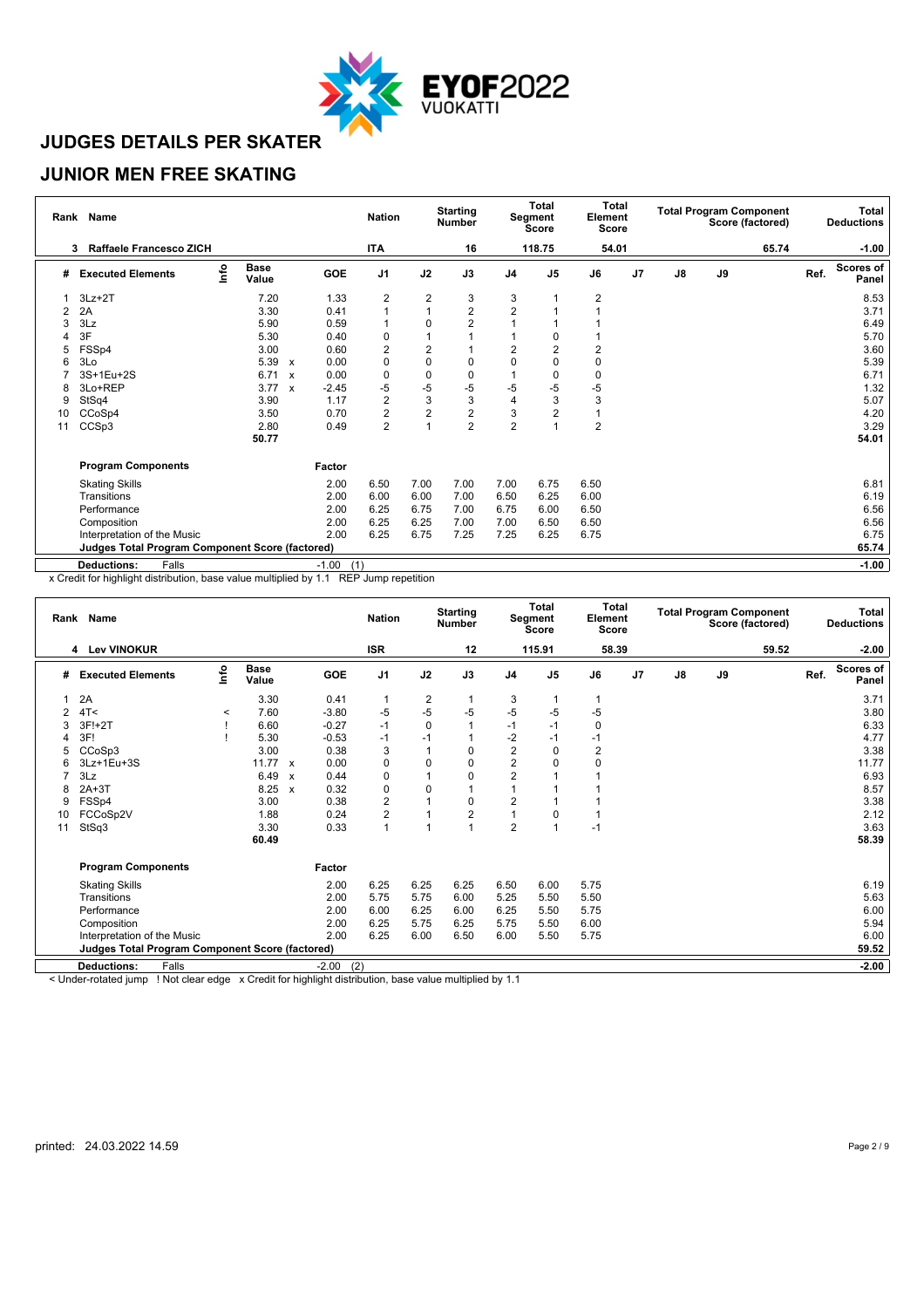

#### **JUNIOR MEN FREE SKATING**

|    | Rank Name                                              |      |                      |                           |                | <b>Nation</b>  |                | <b>Starting</b><br><b>Number</b> |                | <b>Total</b><br>Segment<br><b>Score</b> | <b>Total</b><br>Element<br><b>Score</b> |                |               |    | <b>Total Program Component</b><br>Score (factored) |      | Total<br><b>Deductions</b> |
|----|--------------------------------------------------------|------|----------------------|---------------------------|----------------|----------------|----------------|----------------------------------|----------------|-----------------------------------------|-----------------------------------------|----------------|---------------|----|----------------------------------------------------|------|----------------------------|
|    | <b>Edward APPLEBY</b><br>5                             |      |                      |                           |                | <b>GBR</b>     |                | 15                               |                | 115.88                                  | 53.24                                   |                |               |    | 63.64                                              |      | $-1.00$                    |
| #  | <b>Executed Elements</b>                               | lnfo | <b>Base</b><br>Value |                           | GOE            | J <sub>1</sub> | J2             | J3                               | J <sub>4</sub> | J <sub>5</sub>                          | J6                                      | J <sub>7</sub> | $\mathsf{J}8$ | J9 |                                                    | Ref. | <b>Scores of</b><br>Panel  |
|    | $3A+2T$                                                |      | 9.30                 |                           | $-1.80$        | $-2$           | $-2$           | $-2$                             | $-3$           | -4                                      | $-2$                                    |                |               |    |                                                    |      | 7.50                       |
| 2  | 3A                                                     |      | 8.00                 |                           | 1.40           | $\mathbf{1}$   | $\overline{2}$ | $\overline{2}$                   | $\overline{2}$ |                                         | $\overline{2}$                          |                |               |    |                                                    |      | 9.40                       |
| 3  | $2Lz + 3T$                                             |      | 6.30                 |                           | $-0.11$        | $-1$           | $-1$           | $\Omega$                         | 0              | $\Omega$                                | 0                                       |                |               |    |                                                    |      | 6.19                       |
|    | 3S                                                     |      | 4.30                 |                           | 0.43           | 1              |                |                                  | 3              |                                         |                                         |                |               |    |                                                    |      | 4.73                       |
| 5  | CSSp4                                                  |      | 3.00                 |                           | 0.23           | 0              | $\overline{2}$ | 0                                |                |                                         |                                         |                |               |    |                                                    |      | 3.23                       |
| 6  | $3F+2T$                                                |      | 7.26                 | $\mathsf{x}$              | 0.40           | 0              | $\mathbf 0$    |                                  |                |                                         |                                         |                |               |    |                                                    |      | 7.66                       |
|    | StSq2                                                  |      | 2.60                 |                           | 0.13           | 0              |                | 0                                | 0              |                                         |                                         |                |               |    |                                                    |      | 2.73                       |
| 8  | CCoSp4                                                 |      | 3.50                 |                           | 0.26           | $\overline{1}$ |                | 0                                | $\overline{2}$ | $\Omega$                                |                                         |                |               |    |                                                    |      | 3.76                       |
| 9  | 3F <                                                   | <<   | 1.98                 | $\boldsymbol{\mathsf{x}}$ | $-0.90$        | -5             | -5             | $-5$                             | $-5$           | -5                                      | -5                                      |                |               |    |                                                    |      | 1.08                       |
| 10 | 2A                                                     |      | 3.63                 | $\mathsf{x}$              | 0.25           | 1              |                | $\mathbf 0$                      | 1              |                                         | 0                                       |                |               |    |                                                    |      | 3.88                       |
| 11 | FCSp3                                                  |      | 2.80                 |                           | 0.28           | 1              |                | 0                                | $\overline{ }$ |                                         | 1                                       |                |               |    |                                                    |      | 3.08                       |
|    |                                                        |      | 52.67                |                           |                |                |                |                                  |                |                                         |                                         |                |               |    |                                                    |      | 53.24                      |
|    | <b>Program Components</b>                              |      |                      |                           | Factor         |                |                |                                  |                |                                         |                                         |                |               |    |                                                    |      |                            |
|    | <b>Skating Skills</b>                                  |      |                      |                           | 2.00           | 6.25           | 6.00           | 6.75                             | 6.50           | 7.00                                    | 5.75                                    |                |               |    |                                                    |      | 6.38                       |
|    | Transitions                                            |      |                      |                           | 2.00           | 6.00           | 6.00           | 6.50                             | 6.25           | 6.50                                    | 5.75                                    |                |               |    |                                                    |      | 6.19                       |
|    | Performance                                            |      |                      |                           | 2.00           | 6.25           | 6.25           | 6.75                             | 6.50           | 6.75                                    | 6.00                                    |                |               |    |                                                    |      | 6.44                       |
|    | Composition                                            |      |                      |                           | 2.00           | 6.00           | 6.00           | 6.50                             | 6.50           | 7.00                                    | 6.25                                    |                |               |    |                                                    |      | 6.31                       |
|    | Interpretation of the Music                            |      |                      |                           | 2.00           | 6.00           | 6.25           | 7.00                             | 6.75           | 7.00                                    | 6.00                                    |                |               |    |                                                    |      | 6.50                       |
|    | <b>Judges Total Program Component Score (factored)</b> |      |                      |                           |                |                |                |                                  |                |                                         |                                         |                |               |    |                                                    |      | 63.64                      |
|    | Falls<br><b>Deductions:</b>                            |      |                      |                           | (1)<br>$-1.00$ |                |                |                                  |                |                                         |                                         |                |               |    |                                                    |      | $-1.00$                    |

x Credit for highlight distribution, base value multiplied by 1.1 << Downgraded jump

|    | Rank Name                                       |      |                              |                                      | <b>Nation</b>  |                         | <b>Starting</b><br><b>Number</b> |                                    | <b>Total</b><br>Segment<br><b>Score</b> | Element<br>Score | Total |               |    | <b>Total Program Component</b><br>Score (factored) |      | Total<br><b>Deductions</b> |
|----|-------------------------------------------------|------|------------------------------|--------------------------------------|----------------|-------------------------|----------------------------------|------------------------------------|-----------------------------------------|------------------|-------|---------------|----|----------------------------------------------------|------|----------------------------|
|    | <b>Francois PITOT</b><br>6                      |      |                              |                                      | <b>FRA</b>     |                         | 14                               |                                    | 109.06                                  |                  | 46.92 |               |    | 64.14                                              |      | $-2.00$                    |
| #  | <b>Executed Elements</b>                        | Info | <b>Base</b><br>Value         | GOE                                  | J <sub>1</sub> | J2                      | J3                               | J <sub>4</sub>                     | J5                                      | J6               | J7    | $\mathsf{J}8$ | J9 |                                                    | Ref. | Scores of<br>Panel         |
|    | 2A                                              |      | 3.30                         | 0.66                                 | -1             | 2                       | 2                                | 2                                  | 2                                       | 2                |       |               |    |                                                    |      | 3.96                       |
|    | 3Aq                                             | q    | 8.00                         | $-4.00$                              | $-5$           | $-5$                    | $-5$                             | $-5$                               | $-5$                                    | $-5$             |       |               |    |                                                    |      | 4.00                       |
| 3  | 3F!                                             |      | 5.30                         | $-0.27$                              | $-1$           | $\mathbf 0$             | $-1$                             | $-1$                               | $\Omega$                                | 0                |       |               |    |                                                    |      | 5.03                       |
|    | 3Lo                                             |      | 4.90                         | 0.61                                 | $\overline{1}$ | $\overline{2}$          |                                  | 3                                  |                                         |                  |       |               |    |                                                    |      | 5.51                       |
| 5  | FCCoSp3                                         |      | 3.00                         | 0.15                                 | 0              |                         | 0                                |                                    | 0                                       |                  |       |               |    |                                                    |      | 3.15                       |
|    | 3Lz+1Eu+2S                                      |      | 8.47                         | $-1.62$<br>$\boldsymbol{\mathsf{x}}$ | $-3$           | $-2$                    | $-3$                             | -3                                 | $-3$                                    | $-2$             |       |               |    |                                                    |      | 6.85                       |
|    | $2A+2T$                                         |      | 5.06                         | 0.00<br>$\boldsymbol{\mathsf{x}}$    | $-1$           | $\mathbf 0$             | $\Omega$                         | 1                                  | 0                                       | 0                |       |               |    |                                                    |      | 5.06                       |
| 8  | 3Lz                                             |      | 6.49                         | 0.89<br>$\boldsymbol{\mathsf{x}}$    | $\overline{1}$ | $\overline{2}$          |                                  | 3                                  | $\overline{2}$                          |                  |       |               |    |                                                    |      | 7.38                       |
| 9  | CCoSp                                           |      | 0.00                         | 0.00                                 |                |                         |                                  |                                    |                                         |                  |       |               |    |                                                    |      | 0.00                       |
| 10 | StSq2                                           |      | 2.60                         | 0.52                                 | 2              | $\overline{\mathbf{c}}$ | 2                                | $\overline{2}$                     | 3                                       | 2                |       |               |    |                                                    |      | 3.12                       |
| 11 | CSSp3                                           |      | 2.60                         | 0.26                                 | $\overline{1}$ |                         |                                  | $\overline{2}$                     |                                         |                  |       |               |    |                                                    |      | 2.86                       |
|    |                                                 |      | 49.72                        |                                      |                |                         |                                  |                                    |                                         |                  |       |               |    |                                                    |      | 46.92                      |
|    | <b>Program Components</b>                       |      |                              | Factor                               |                |                         |                                  |                                    |                                         |                  |       |               |    |                                                    |      |                            |
|    | <b>Skating Skills</b>                           |      |                              | 2.00                                 | 6.50           | 6.75                    | 6.50                             | 6.50                               | 7.25                                    | 6.00             |       |               |    |                                                    |      | 6.56                       |
|    | Transitions                                     |      |                              | 2.00                                 | 6.00           | 5.75                    | 6.25                             | 6.25                               | 6.50                                    | 6.25             |       |               |    |                                                    |      | 6.19                       |
|    | Performance                                     |      |                              | 2.00                                 | 6.25           | 6.25                    | 6.50                             | 6.50                               | 6.50                                    | 6.50             |       |               |    |                                                    |      | 6.44                       |
|    | Composition                                     |      |                              | 2.00                                 | 6.00           | 6.00                    | 6.50                             | 6.75                               | 6.75                                    | 6.50             |       |               |    |                                                    |      | 6.44                       |
|    | Interpretation of the Music                     |      |                              | 2.00                                 | 6.25           | 6.50                    | 7.00                             | 6.25                               | 6.75                                    | 6.25             |       |               |    |                                                    |      | 6.44                       |
|    | Judges Total Program Component Score (factored) |      |                              |                                      |                |                         |                                  |                                    |                                         |                  |       |               |    |                                                    |      | 64.14                      |
|    | <b>Deductions:</b><br>Time violation            |      |                              | $-1.00$                              | Falls          |                         |                                  |                                    | $-1.00$                                 | (1)              |       |               |    |                                                    |      | $-2.00$                    |
|    |                                                 |      | and the contract of the con- | A BLACK FRIDA BLACK                  |                |                         |                                  | the property of the control of the |                                         |                  |       |               |    |                                                    |      |                            |

q Jump landed on the quarter ! Not clear edge x Credit for highlight distribution, base value multiplied by 1.1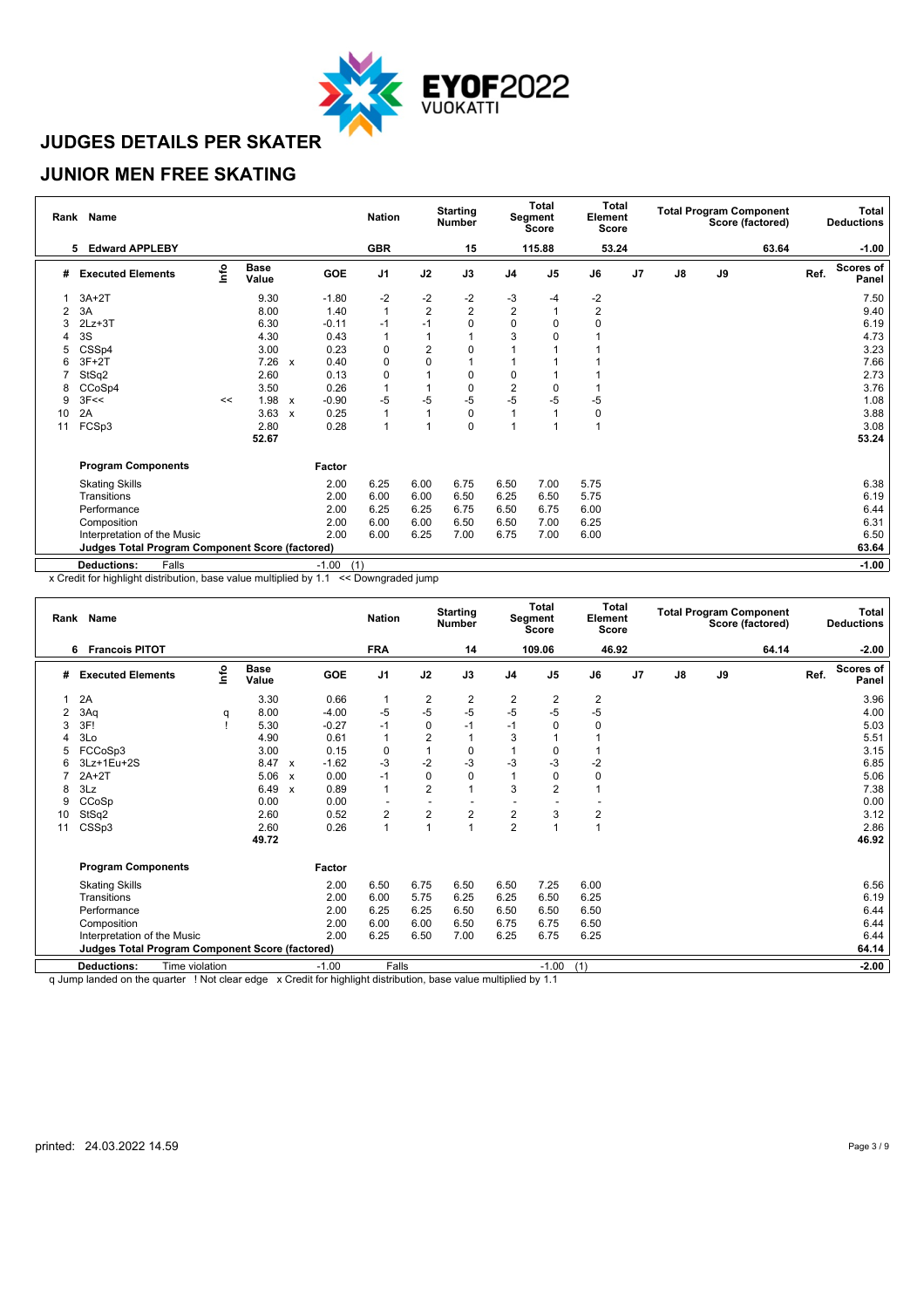

### **JUNIOR MEN FREE SKATING**

| Rank | <b>Name</b>                                            |      |                      |                           |         | <b>Nation</b>  |             | <b>Starting</b><br><b>Number</b> |                | Total<br>Segment<br><b>Score</b> | <b>Total</b><br>Element<br><b>Score</b> |    |               |    | <b>Total Program Component</b><br>Score (factored) |      | Total<br><b>Deductions</b> |
|------|--------------------------------------------------------|------|----------------------|---------------------------|---------|----------------|-------------|----------------------------------|----------------|----------------------------------|-----------------------------------------|----|---------------|----|----------------------------------------------------|------|----------------------------|
|      | <b>Noah BODENSTEIN</b>                                 |      |                      |                           |         | SUI            |             | 3                                |                | 106.69                           | 54.79                                   |    |               |    | 51.90                                              |      | 0.00                       |
| #    | <b>Executed Elements</b>                               | lnfo | <b>Base</b><br>Value |                           | GOE     | J <sub>1</sub> | J2          | J3                               | J <sub>4</sub> | J <sub>5</sub>                   | J6                                      | J7 | $\mathsf{J}8$ | J9 |                                                    | Ref. | Scores of<br>Panel         |
|      | $3F+2T$                                                |      | 6.60                 |                           | 0.13    |                | 0           |                                  | 0              | 0                                | 0                                       |    |               |    |                                                    |      | 6.73                       |
| 2    | 3Lo                                                    |      | 4.90                 |                           | 0.49    |                |             |                                  |                | $\overline{2}$                   |                                         |    |               |    |                                                    |      | 5.39                       |
|      | 3Lz                                                    |      | 5.90                 |                           | $-0.30$ | 0              | $-1$        | $\Omega$                         | $-2$           | $-1$                             | 0                                       |    |               |    |                                                    |      | 5.60                       |
|      | 2A                                                     |      | 3.30                 |                           | 0.17    |                |             | $\Omega$                         | $\overline{2}$ | $\mathbf 0$                      | 0                                       |    |               |    |                                                    |      | 3.47                       |
|      | $3Lz + 2T$                                             |      | 7.20                 |                           | $-0.44$ | 0              | $-1$        | $-1$                             | $\Omega$       | -1                               | $-1$                                    |    |               |    |                                                    |      | 6.76                       |
| 6    | FCSp3                                                  |      | 2.80                 |                           | 0.07    | 0              |             | 0                                |                | $\Omega$                         | 0                                       |    |               |    |                                                    |      | 2.87                       |
|      | StSq3                                                  |      | 3.30                 |                           | 0.25    |                |             | $\Omega$                         | $\overline{2}$ |                                  | 0                                       |    |               |    |                                                    |      | 3.55                       |
| 8    | 3T+1Eu+3S                                              |      | 9.90                 | $\boldsymbol{\mathsf{x}}$ | 0.00    | 0              | 0           | 0                                | 0              | $\Omega$                         | 0                                       |    |               |    |                                                    |      | 9.90                       |
| 9    | 2A                                                     |      | 3.63                 | $\boldsymbol{\mathsf{x}}$ | 0.00    | 0              | $\mathbf 0$ | 0                                | $\Omega$       | $\Omega$                         | 0                                       |    |               |    |                                                    |      | 3.63                       |
| 10   | CCoSp4                                                 |      | 3.50                 |                           | 0.09    | 0              |             | 0                                |                | -1                               | 0                                       |    |               |    |                                                    |      | 3.59                       |
| 11   | CSSp4                                                  |      | 3.00                 |                           | 0.30    | $\overline{c}$ |             |                                  |                | 0                                | 1                                       |    |               |    |                                                    |      | 3.30                       |
|      |                                                        |      | 54.03                |                           |         |                |             |                                  |                |                                  |                                         |    |               |    |                                                    |      | 54.79                      |
|      | <b>Program Components</b>                              |      |                      |                           | Factor  |                |             |                                  |                |                                  |                                         |    |               |    |                                                    |      |                            |
|      | <b>Skating Skills</b>                                  |      |                      |                           | 2.00    | 5.25           | 5.50        | 5.25                             | 4.75           | 5.25                             | 5.00                                    |    |               |    |                                                    |      | 5.19                       |
|      | Transitions                                            |      |                      |                           | 2.00    | 4.75           | 5.25        | 5.00                             | 4.75           | 5.25                             | 4.75                                    |    |               |    |                                                    |      | 4.94                       |
|      | Performance                                            |      |                      |                           | 2.00    | 5.50           | 6.25        | 5.00                             | 5.25           | 5.00                             | 5.00                                    |    |               |    |                                                    |      | 5.19                       |
|      | Composition                                            |      |                      |                           | 2.00    | 5.25           | 5.50        | 5.50                             | 5.50           | 5.25                             | 5.25                                    |    |               |    |                                                    |      | 5.38                       |
|      | Interpretation of the Music                            |      |                      |                           | 2.00    | 5.50           | 5.75        | 5.25                             | 5.25           | 5.00                             | 4.75                                    |    |               |    |                                                    |      | 5.25                       |
|      | <b>Judges Total Program Component Score (factored)</b> |      |                      |                           |         |                |             |                                  |                |                                  |                                         |    |               |    |                                                    |      | 51.90                      |
|      | <b>Deductions:</b>                                     |      |                      |                           |         |                |             |                                  |                |                                  |                                         |    |               |    |                                                    |      | 0.00                       |

x Credit for highlight distribution, base value multiplied by 1.1

| Rank | <b>Name</b>                                            |            |                      |                           |         | <b>Nation</b> |                          | <b>Starting</b><br><b>Number</b> |                | <b>Total</b><br>Segment<br><b>Score</b> | Total<br>Element<br><b>Score</b> |    |               | <b>Total Program Component</b> | Score (factored) |      | <b>Total</b><br><b>Deductions</b> |
|------|--------------------------------------------------------|------------|----------------------|---------------------------|---------|---------------|--------------------------|----------------------------------|----------------|-----------------------------------------|----------------------------------|----|---------------|--------------------------------|------------------|------|-----------------------------------|
|      | <b>Ali Efe GUNES</b><br>8                              |            |                      |                           |         | TUR           |                          | 10                               |                | 103.97                                  | 51.33                            |    |               |                                | 52.64            |      | 0.00                              |
| #    | <b>Executed Elements</b>                               | <u>nfo</u> | <b>Base</b><br>Value |                           | GOE     | J1            | J2                       | J3                               | J <sub>4</sub> | J <sub>5</sub>                          | J6                               | J7 | $\mathsf{J}8$ | J9                             |                  | Ref. | <b>Scores of</b><br>Panel         |
|      | $3Lz! + 3T$                                            |            | 10.10                |                           | $-0.15$ | 0             | $-1$                     | $-1$                             | 0              | 0                                       | 0                                |    |               |                                |                  |      | 9.95                              |
|      | 3F+1Eu+3S                                              |            | 10.10                |                           | 0.13    | $\mathbf{1}$  | $\mathbf 0$              | 0                                | 1              | $\Omega$                                | 0                                |    |               |                                |                  |      | 10.23                             |
| 3    | 2Lo                                                    |            | 1.70                 |                           | $-0.77$ | -4            | -5                       | $-4$                             | $-5$           | $-5$                                    | -4                               |    |               |                                |                  |      | 0.93                              |
| 4    | FSSp4                                                  |            | 3.00                 |                           | 0.15    | $\mathbf{1}$  | $\mathbf 0$              | $-1$                             | 1              |                                         | 0                                |    |               |                                |                  |      | 3.15                              |
| 5    | $2A+2T$                                                |            | 4.60                 |                           | 0.17    | 0             | 1                        | 0                                | $\overline{2}$ | 0                                       |                                  |    |               |                                |                  |      | 4.77                              |
| 6    | CCS <sub>p2</sub>                                      |            | 2.30                 |                           | 0.00    | 0             | 0                        | 0                                |                | $\Omega$                                | $-1$                             |    |               |                                |                  |      | 2.30                              |
|      | StSq3                                                  |            | 3.30                 |                           | 0.08    | 0             | 0                        |                                  |                | $\Omega$                                | 0                                |    |               |                                |                  |      | 3.38                              |
| 8    | 3F                                                     |            | 5.83                 | $\boldsymbol{\mathsf{x}}$ | $-0.40$ | $-1$          | $-1$                     | 0                                | $\mathbf 0$    | -1                                      | $-1$                             |    |               |                                |                  |      | 5.43                              |
| 9    | 3T                                                     |            | 4.62                 | $\mathbf{x}$              | 0.42    | $\mathbf{1}$  | $\overline{\phantom{a}}$ | $\mathbf 0$                      | $\overline{2}$ |                                         |                                  |    |               |                                |                  |      | 5.04                              |
| 10   | 2A                                                     |            | 3.63                 | $\mathsf{x}$              | $-1.07$ | -3            | -3                       | $-3$                             | $-2$           | -4                                      | $-4$                             |    |               |                                |                  |      | 2.56                              |
| 11   | CCoSp4                                                 |            | 3.50                 |                           | 0.09    | 0             | 1                        | $\mathbf 0$                      | $\mathbf{1}$   | $\mathbf 0$                             | 0                                |    |               |                                |                  |      | 3.59                              |
|      |                                                        |            | 52.68                |                           |         |               |                          |                                  |                |                                         |                                  |    |               |                                |                  |      | 51.33                             |
|      | <b>Program Components</b>                              |            |                      |                           | Factor  |               |                          |                                  |                |                                         |                                  |    |               |                                |                  |      |                                   |
|      | <b>Skating Skills</b>                                  |            |                      |                           | 2.00    | 5.25          | 5.50                     | 5.75                             | 5.75           | 5.75                                    | 5.25                             |    |               |                                |                  |      | 5.56                              |
|      | Transitions                                            |            |                      |                           | 2.00    | 5.00          | 5.25                     | 5.25                             | 5.50           | 5.00                                    | 5.00                             |    |               |                                |                  |      | 5.13                              |
|      | Performance                                            |            |                      |                           | 2.00    | 5.00          | 5.25                     | 5.50                             | 5.75           | 5.00                                    | 5.00                             |    |               |                                |                  |      | 5.19                              |
|      | Composition                                            |            |                      |                           | 2.00    | 5.00          | 5.50                     | 5.50                             | 6.00           | 5.00                                    | 5.25                             |    |               |                                |                  |      | 5.31                              |
|      | Interpretation of the Music                            |            |                      |                           | 2.00    | 5.00          | 5.00                     | 5.50                             | 5.75           | 5.00                                    | 5.00                             |    |               |                                |                  |      | 5.13                              |
|      | <b>Judges Total Program Component Score (factored)</b> |            |                      |                           |         |               |                          |                                  |                |                                         |                                  |    |               |                                |                  |      | 52.64                             |
|      | <b>Deductions:</b>                                     |            |                      |                           |         |               |                          |                                  |                |                                         |                                  |    |               |                                |                  |      | 0.00                              |
|      | .                                                      |            |                      |                           |         | $\sim$        |                          |                                  |                |                                         |                                  |    |               |                                |                  |      |                                   |

! Not clear edge x Credit for highlight distribution, base value multiplied by 1.1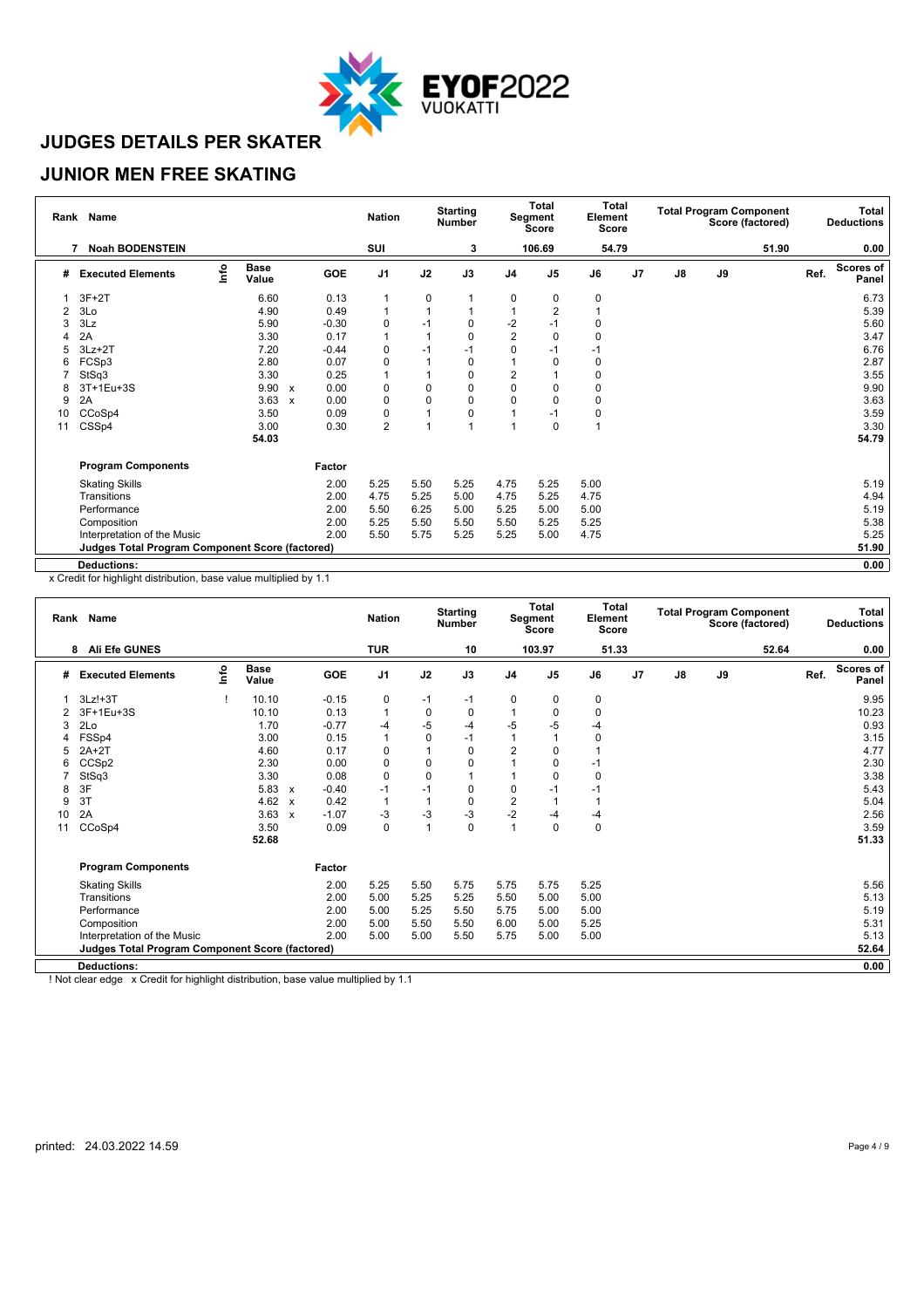

### **JUNIOR MEN FREE SKATING**

|    | Rank Name                                              |         |                      |                           |                | <b>Nation</b>  |                | <b>Starting</b><br>Number |                         | Total<br>Segment<br><b>Score</b> | <b>Total</b><br>Element<br>Score |                |                |    | <b>Total Program Component</b><br>Score (factored) |      | Total<br><b>Deductions</b> |
|----|--------------------------------------------------------|---------|----------------------|---------------------------|----------------|----------------|----------------|---------------------------|-------------------------|----------------------------------|----------------------------------|----------------|----------------|----|----------------------------------------------------|------|----------------------------|
|    | <b>Jakub LOFEK</b><br>9                                |         |                      |                           |                | <b>POL</b>     |                |                           |                         | 101.80                           | 47.40                            |                |                |    | 56.40                                              |      | $-2.00$                    |
| #  | <b>Executed Elements</b>                               | lnfo    | <b>Base</b><br>Value |                           | GOE            | J <sub>1</sub> | J2             | J3                        | J <sub>4</sub>          | J <sub>5</sub>                   | J6                               | J <sub>7</sub> | $\mathbf{J}$ 8 | J9 |                                                    | Ref. | <b>Scores of</b><br>Panel  |
|    | $3Lz + 2T$                                             |         | 7.20                 |                           | 0.44           | 1              | 0              | 2                         |                         |                                  | 0                                |                |                |    |                                                    |      | 7.64                       |
| 2  | 3Lz                                                    | $\,<\,$ | 4.72                 |                           | $-1.06$        | -3             | $-2$           | $-2$                      | $-2$                    | -3                               | $-2$                             |                |                |    |                                                    |      | 3.66                       |
|    | $2A+3T$                                                |         | 7.50                 |                           | 0.74           | 1              | $\overline{2}$ | $\overline{2}$            | 3                       | $\overline{2}$                   |                                  |                |                |    |                                                    |      | 8.24                       |
| 4  | CCSp1                                                  |         | 2.00                 |                           | 0.10           | 0              | 0              | 0                         | $\overline{2}$          |                                  |                                  |                |                |    |                                                    |      | 2.10                       |
| 5  | 3S                                                     |         | 4.30                 |                           | 0.43           |                |                |                           | $\overline{c}$          |                                  |                                  |                |                |    |                                                    |      | 4.73                       |
| 6  | 3F!q                                                   |         | 5.83                 | $\mathsf{x}$              | $-2.65$        | -5             | $-5$           | $-5$                      | $-5$                    | $-5$                             | -5                               |                |                |    |                                                    |      | 3.18                       |
|    | StSq2                                                  |         | 2.60                 |                           | $-1.17$        | $-4$           | -5             | $-5$                      | $-3$                    | $-5$                             | -4                               |                |                |    |                                                    |      | 1.43                       |
| 8  | 2A                                                     |         | 3.63                 | $\boldsymbol{\mathsf{x}}$ | 0.17           | 0              | $\mathbf 0$    |                           | 3                       | $\Omega$                         |                                  |                |                |    |                                                    |      | 3.80                       |
| 9  | 3T                                                     |         | 4.62                 | $\boldsymbol{\mathsf{x}}$ | 0.21           | 1              | $\pmb{0}$      | 0                         | $\overline{\mathbf{c}}$ |                                  | 0                                |                |                |    |                                                    |      | 4.83                       |
| 10 | FSSp4                                                  |         | 3.00                 |                           | 0.68           | 2              | 3              | $\overline{2}$            | 3                       | $\overline{2}$                   |                                  |                |                |    |                                                    |      | 3.68                       |
| 11 | CCoSp4                                                 |         | 3.50                 |                           | 0.61           | $\overline{c}$ | 1              | $\overline{2}$            | $\overline{2}$          | $\overline{2}$                   |                                  |                |                |    |                                                    |      | 4.11                       |
|    |                                                        |         | 48.90                |                           |                |                |                |                           |                         |                                  |                                  |                |                |    |                                                    |      | 47.40                      |
|    | <b>Program Components</b>                              |         |                      |                           | Factor         |                |                |                           |                         |                                  |                                  |                |                |    |                                                    |      |                            |
|    | <b>Skating Skills</b>                                  |         |                      |                           | 2.00           | 6.00           | 5.75           | 5.25                      | 5.75                    | 5.75                             | 5.50                             |                |                |    |                                                    |      | 5.69                       |
|    | Transitions                                            |         |                      |                           | 2.00           | 5.50           | 5.00           | 5.25                      | 5.75                    | 5.75                             | 5.25                             |                |                |    |                                                    |      | 5.44                       |
|    | Performance                                            |         |                      |                           | 2.00           | 5.75           | 5.50           | 5.00                      | 6.00                    | 5.75                             | 5.50                             |                |                |    |                                                    |      | 5.63                       |
|    | Composition                                            |         |                      |                           | 2.00           | 5.75           | 5.25           | 5.25                      | 6.50                    | 6.00                             | 5.50                             |                |                |    |                                                    |      | 5.63                       |
|    | Interpretation of the Music                            |         |                      |                           | 2.00           | 5.75           | 5.50           | 5.75                      | 6.25                    | 6.25                             | 5.25                             |                |                |    |                                                    |      | 5.81                       |
|    | <b>Judges Total Program Component Score (factored)</b> |         |                      |                           |                |                |                |                           |                         |                                  |                                  |                |                |    |                                                    |      | 56.40                      |
|    | <b>Deductions:</b><br>Falls                            |         |                      |                           | (2)<br>$-2.00$ |                |                |                           |                         |                                  |                                  |                |                |    |                                                    |      | $-2.00$                    |

< Under-rotated jump x Credit for highlight distribution, base value multiplied by 1.1 ! Not clear edge q Jump landed on the quarter

|    | Rank Name                                              |                                  |                      |                           |         | <b>Nation</b>  |             | <b>Starting</b><br><b>Number</b> |                         | Total<br>Segment<br><b>Score</b> | Total<br>Element<br><b>Score</b> |                |               |    | <b>Total Program Component</b><br>Score (factored) |      | Total<br><b>Deductions</b> |
|----|--------------------------------------------------------|----------------------------------|----------------------|---------------------------|---------|----------------|-------------|----------------------------------|-------------------------|----------------------------------|----------------------------------|----------------|---------------|----|----------------------------------------------------|------|----------------------------|
| 10 | David SEDEJ                                            |                                  |                      |                           |         | <b>SLO</b>     |             | 11                               |                         | 97.91                            | 47.53                            |                |               |    | 50.38                                              |      | 0.00                       |
| #  | <b>Executed Elements</b>                               | $\mathop{\mathsf{Irr}}\nolimits$ | <b>Base</b><br>Value |                           | GOE     | J <sub>1</sub> | J2          | J3                               | J <sub>4</sub>          | J <sub>5</sub>                   | J6                               | J <sub>7</sub> | $\mathsf{J}8$ | J9 |                                                    | Ref. | <b>Scores of</b><br>Panel  |
|    | $3Lz + 2T$                                             |                                  | 7.20                 |                           | 0.15    | 0              | 0           | 0                                | $\overline{2}$          | 0                                | 1                                |                |               |    |                                                    |      | 7.35                       |
|    | 3Lz                                                    |                                  | 5.90                 |                           | $-0.74$ | -3             | $-1$        | 0                                | $-2$                    | $-1$                             | $-1$                             |                |               |    |                                                    |      | 5.16                       |
| 3  | 3T                                                     |                                  | 4.20                 |                           | $-0.21$ | $-1$           | $-1$        | $-1$                             | $\Omega$                | 0                                | 0                                |                |               |    |                                                    |      | 3.99                       |
|    | $3F+2T$                                                |                                  | 6.60                 |                           | $-0.13$ | $-1$           | $-1$        | 0                                |                         | $\Omega$                         | 0                                |                |               |    |                                                    |      | 6.47                       |
|    | FCCoSp3V                                               |                                  | 2.25                 |                           | 0.00    | $-1$           | 0           | 0                                |                         | $\Omega$                         | 0                                |                |               |    |                                                    |      | 2.25                       |
| 6  | 3T+REP                                                 |                                  | 3.23                 | $\boldsymbol{\mathsf{x}}$ | 0.32    | 0              | $\mathbf 0$ |                                  | $\overline{2}$          |                                  |                                  |                |               |    |                                                    |      | 3.55                       |
|    | 2A+1Eu<<+3S<                                           | <<                               | 7.41                 | $\boldsymbol{x}$          | $-1.55$ | -5             | $-5$        | $-4$                             | -4                      | $-3$                             | $-5$                             |                |               |    |                                                    |      | 5.86                       |
| 8  | CCoSp4                                                 |                                  | 3.50                 |                           | 0.09    | 0              | 1           | $\mathbf 0$                      |                         | $\Omega$                         | 0                                |                |               |    |                                                    |      | 3.59                       |
| 9  | StSq2                                                  |                                  | 2.60                 |                           | 0.00    | 0              | $\mathbf 0$ | 0                                |                         | 0                                | 0                                |                |               |    |                                                    |      | 2.60                       |
| 10 | 2A                                                     |                                  | 3.63                 | $\mathsf{x}$              | 0.00    | $-1$           | $\pmb{0}$   | $\mathbf 0$                      | $\Omega$                | $\Omega$                         | 0                                |                |               |    |                                                    |      | 3.63                       |
| 11 | FCSSp4                                                 |                                  | 3.00                 |                           | 0.08    | 0              | $\mathbf 0$ | $-1$                             | $\overline{\mathbf{A}}$ |                                  | 0                                |                |               |    |                                                    |      | 3.08                       |
|    |                                                        |                                  | 49.52                |                           |         |                |             |                                  |                         |                                  |                                  |                |               |    |                                                    |      | 47.53                      |
|    | <b>Program Components</b>                              |                                  |                      |                           | Factor  |                |             |                                  |                         |                                  |                                  |                |               |    |                                                    |      |                            |
|    | <b>Skating Skills</b>                                  |                                  |                      |                           | 2.00    | 5.25           | 5.50        | 5.25                             | 5.50                    | 5.25                             | 5.50                             |                |               |    |                                                    |      | 5.38                       |
|    | Transitions                                            |                                  |                      |                           | 2.00    | 4.50           | 5.00        | 5.00                             | 4.75                    | 4.50                             | 5.00                             |                |               |    |                                                    |      | 4.81                       |
|    | Performance                                            |                                  |                      |                           | 2.00    | 4.75           | 5.50        | 5.25                             | 5.00                    | 4.50                             | 5.25                             |                |               |    |                                                    |      | 5.06                       |
|    | Composition                                            |                                  |                      |                           | 2.00    | 4.50           | 5.25        | 5.25                             | 5.25                    | 4.75                             | 5.50                             |                |               |    |                                                    |      | 5.13                       |
|    | Interpretation of the Music                            |                                  |                      |                           | 2.00    | 4.75           | 5.25        | 4.75                             | 4.75                    | 4.50                             | 5.00                             |                |               |    |                                                    |      | 4.81                       |
|    | <b>Judges Total Program Component Score (factored)</b> |                                  |                      |                           |         |                |             |                                  |                         |                                  |                                  |                |               |    |                                                    |      | 50.38                      |
|    | <b>Deductions:</b>                                     |                                  |                      |                           |         |                |             |                                  |                         |                                  |                                  |                |               |    |                                                    |      | 0.00                       |
|    |                                                        |                                  |                      |                           |         |                |             |                                  |                         |                                  |                                  |                |               |    |                                                    |      |                            |

x Credit for highlight distribution, base value multiplied by 1.1 REP Jump repetition << Downgraded jump < Under-rotated jump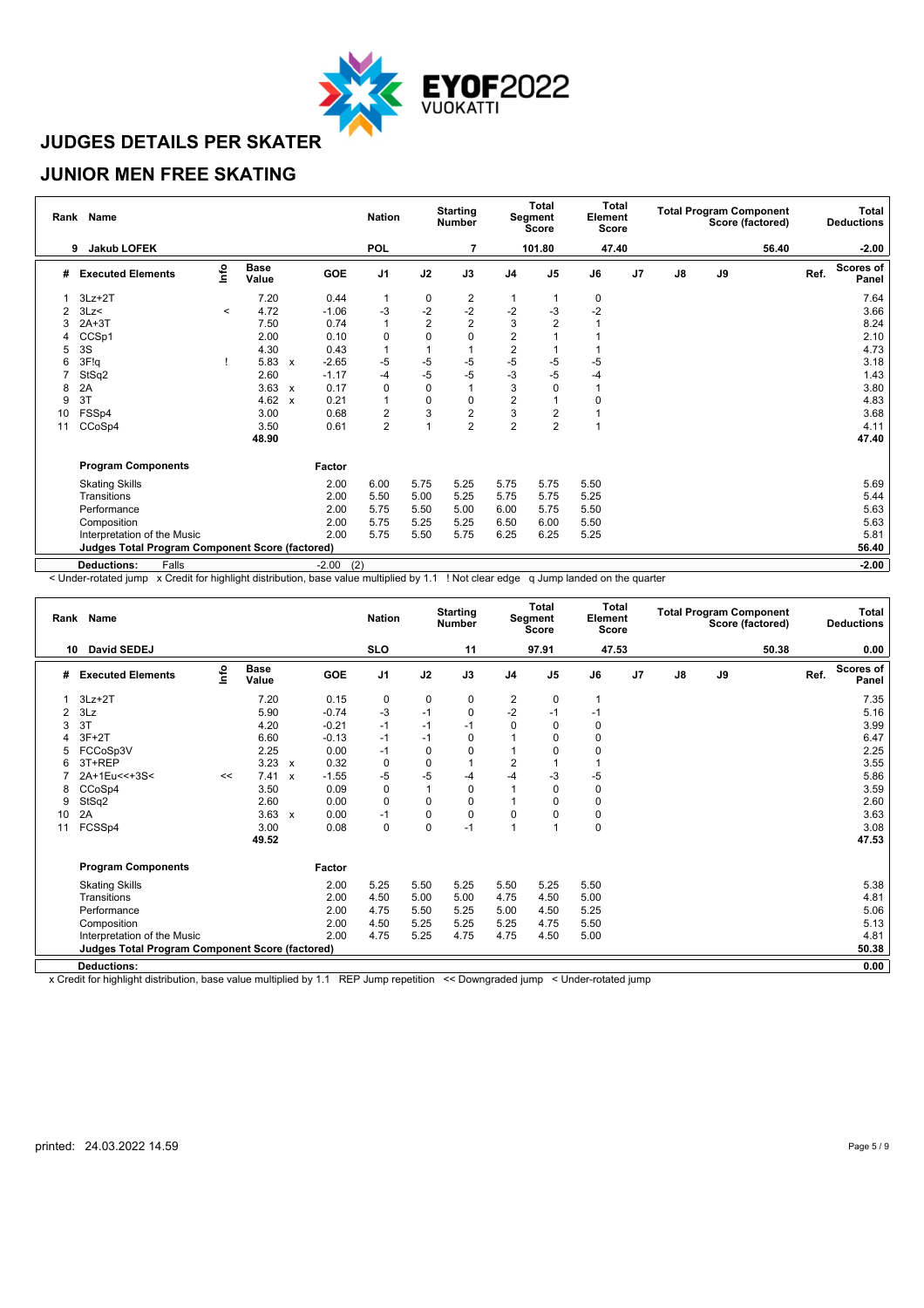

### **JUNIOR MEN FREE SKATING**

|    | Rank Name                                              |         |                      |              |                | <b>Nation</b>  |                | <b>Starting</b><br><b>Number</b> |                | Total<br>Segment<br><b>Score</b> | <b>Total</b><br>Element<br><b>Score</b> |    |               |    | <b>Total Program Component</b><br>Score (factored) |      | Total<br><b>Deductions</b> |
|----|--------------------------------------------------------|---------|----------------------|--------------|----------------|----------------|----------------|----------------------------------|----------------|----------------------------------|-----------------------------------------|----|---------------|----|----------------------------------------------------|------|----------------------------|
| 11 | Arttu JUUSOLA                                          |         |                      |              |                | <b>FIN</b>     |                | 5                                |                | 94.66                            | 47.78                                   |    |               |    | 47.88                                              |      | $-1.00$                    |
| #  | <b>Executed Elements</b>                               | Info    | <b>Base</b><br>Value |              | GOE            | J <sub>1</sub> | J2             | J3                               | J <sub>4</sub> | J <sub>5</sub>                   | J6                                      | J7 | $\mathsf{J}8$ | J9 |                                                    | Ref. | <b>Scores of</b><br>Panel  |
|    | $2A+2T$                                                |         | 4.60                 |              | 0.41           | $\mathbf{1}$   | $\frac{2}{3}$  |                                  | 2              |                                  | 0                                       |    |               |    |                                                    |      | 5.01                       |
| 2  | 3Fe                                                    | e       | 4.24                 |              | $-0.96$        | -3             |                | $-2$                             | $-2$           | $-2$                             | $-2$                                    |    |               |    |                                                    |      | 3.28                       |
|    | $3Lz + 2T$                                             |         | 7.20                 |              | 0.00           | 0              | $\mathbf 0$    | 0                                | $\overline{2}$ | $\Omega$                         | 0                                       |    |               |    |                                                    |      | 7.20                       |
| 4  | 3Lo                                                    |         | 4.90                 |              | $-2.45$        | $-5$           | -5             | $-5$                             | $-5$           | -5                               | $-5$                                    |    |               |    |                                                    |      | 2.45                       |
| 5  | StSq2                                                  |         | 2.60                 |              | 0.00           | $\mathbf 0$    | $\mathbf 0$    | $\mathbf 0$                      | $\mathbf 0$    | $\Omega$                         | 0                                       |    |               |    |                                                    |      | 2.60                       |
| 6  | FCSp3                                                  |         | 2.80                 |              | 0.28           | $\mathbf{1}$   | $\overline{2}$ | 0                                | $\overline{2}$ | 0                                |                                         |    |               |    |                                                    |      | 3.08                       |
|    | 2A+1Eu+3S                                              |         | 8.91                 | $\mathbf{x}$ | 0.32           | 0              |                |                                  | $\overline{c}$ | $\Omega$                         |                                         |    |               |    |                                                    |      | 9.23                       |
| 8  | 3T<                                                    | $\,<\,$ | 3.70                 | $\mathsf{x}$ | $-0.67$        | $-3$           | $-2$           | $-2$                             | $-2$           | $-1$                             | $-2$                                    |    |               |    |                                                    |      | 3.03                       |
| 9  | 3S                                                     |         | 4.73                 | $\mathsf{x}$ | 0.32           | 0              |                |                                  | 1              | 0                                |                                         |    |               |    |                                                    |      | 5.05                       |
| 10 | CCoSp4                                                 |         | 3.50                 |              | 0.35           | 1              |                |                                  | $\overline{2}$ | O                                |                                         |    |               |    |                                                    |      | 3.85                       |
| 11 | CSSp4                                                  |         | 3.00                 |              | 0.00           | 0              |                | 0                                | $\mathbf 0$    | 0                                | 0                                       |    |               |    |                                                    |      | 3.00                       |
|    |                                                        |         | 50.18                |              |                |                |                |                                  |                |                                  |                                         |    |               |    |                                                    |      | 47.78                      |
|    | <b>Program Components</b>                              |         |                      |              | Factor         |                |                |                                  |                |                                  |                                         |    |               |    |                                                    |      |                            |
|    | <b>Skating Skills</b>                                  |         |                      |              | 2.00           | 5.00           | 5.25           | 5.00                             | 4.50           | 5.00                             | 4.50                                    |    |               |    |                                                    |      | 4.88                       |
|    | Transitions                                            |         |                      |              | 2.00           | 4.25           | 5.00           | 5.25                             | 4.25           | 4.75                             | 4.25                                    |    |               |    |                                                    |      | 4.56                       |
|    | Performance                                            |         |                      |              | 2.00           | 4.75           | 5.75           | 5.00                             | 4.75           | 4.75                             | 4.50                                    |    |               |    |                                                    |      | 4.81                       |
|    | Composition                                            |         |                      |              | 2.00           | 4.50           | 5.25           | 5.25                             | 4.50           | 4.75                             | 4.75                                    |    |               |    |                                                    |      | 4.81                       |
|    | Interpretation of the Music                            |         |                      |              | 2.00           | 4.50           | 5.50           | 5.25                             | 5.00           | 4.75                             | 4.50                                    |    |               |    |                                                    |      | 4.88                       |
|    | <b>Judges Total Program Component Score (factored)</b> |         |                      |              |                |                |                |                                  |                |                                  |                                         |    |               |    |                                                    |      | 47.88                      |
|    | <b>Deductions:</b><br>Falls                            |         |                      |              | (1)<br>$-1.00$ |                |                |                                  |                |                                  |                                         |    |               |    |                                                    |      | $-1.00$                    |

e Wrong edge x Credit for highlight distribution, base value multiplied by 1.1 < Under-rotated jump

|    | Rank Name                                       |      |                      |                           |                | <b>Nation</b>  |             | <b>Starting</b><br><b>Number</b> |                | Total<br>Segment<br><b>Score</b> | Total<br>Element<br><b>Score</b> |    |               |    | <b>Total Program Component</b><br>Score (factored) |      | Total<br><b>Deductions</b> |
|----|-------------------------------------------------|------|----------------------|---------------------------|----------------|----------------|-------------|----------------------------------|----------------|----------------------------------|----------------------------------|----|---------------|----|----------------------------------------------------|------|----------------------------|
| 12 | <b>Marko PILIAR</b>                             |      |                      |                           |                | <b>SVK</b>     |             | 9                                |                | 86.50                            | 39.48                            |    |               |    | 49.02                                              |      | $-2.00$                    |
| #  | <b>Executed Elements</b>                        | ١nfo | <b>Base</b><br>Value |                           | <b>GOE</b>     | J <sub>1</sub> | J2          | J3                               | J <sub>4</sub> | J <sub>5</sub>                   | J6                               | J7 | $\mathsf{J}8$ | J9 |                                                    | Ref. | <b>Scores of</b><br>Panel  |
|    | 3Lo                                             |      | 4.90                 |                           | $-1.96$        | -4             | -3          | $-4$                             | $-4$           | -4                               | -4                               |    |               |    |                                                    |      | 2.94                       |
|    | 2A                                              |      | 3.30                 |                           | 0.25           | $\mathbf 0$    | $\mathbf 0$ |                                  | $\overline{2}$ |                                  |                                  |    |               |    |                                                    |      | 3.55                       |
| 3  | $3F+2T$                                         |      | 6.60                 |                           | 0.00           | $\mathbf 0$    | $\mathbf 0$ | $\mathbf 0$                      |                | $\Omega$                         | 0                                |    |               |    |                                                    |      | 6.60                       |
|    | 2Aq                                             | q    | 3.30                 |                           | $-1.65$        | $-5$           | $-5$        | $-5$                             | $-5$           | $-5$                             | -5                               |    |               |    |                                                    |      | 1.65                       |
|    | FCCoSp4                                         |      | 3.50                 |                           | 0.18           | $\mathbf 0$    | 1           | $\pmb{0}$                        | $\overline{c}$ |                                  | 0                                |    |               |    |                                                    |      | 3.68                       |
| 6  | 3T                                              |      | 4.20                 |                           | $-2.10$        | $-5$           | $-5$        | $-5$                             | $-5$           | $-5$                             | $-5$                             |    |               |    |                                                    |      | 2.10                       |
|    | 3Loq+2T                                         | q    | 6.82                 | $\boldsymbol{\mathsf{x}}$ | $-1.23$        | $-3$           | $-4$        | $-2$                             | $-3$           | $-2$                             | $-2$                             |    |               |    |                                                    |      | 5.59                       |
| 8  | 3Sq+1Eu+2S                                      | q    | 6.71                 | $\boldsymbol{\mathsf{x}}$ | $-0.86$        | $-3$           | $-2$        | $-2$                             | $-1$           | $-2$                             | $-2$                             |    |               |    |                                                    |      | 5.85                       |
| 9  | CCoSp2                                          |      | 2.50                 |                           | 0.06           | $-1$           | $\mathbf 0$ | $\overline{1}$                   |                | $\Omega$                         | 0                                |    |               |    |                                                    |      | 2.56                       |
| 10 | StSq2                                           |      | 2.60                 |                           | 0.00           | $-1$           | 0           | 0                                |                | $\Omega$                         | 0                                |    |               |    |                                                    |      | 2.60                       |
| 11 | CSS <sub>p2</sub>                               |      | 2.30                 |                           | 0.06           | 0              | 1           | $\Omega$                         | $\overline{2}$ | $\Omega$                         | 0                                |    |               |    |                                                    |      | 2.36                       |
|    |                                                 |      | 46.73                |                           |                |                |             |                                  |                |                                  |                                  |    |               |    |                                                    |      | 39.48                      |
|    | <b>Program Components</b>                       |      |                      |                           | Factor         |                |             |                                  |                |                                  |                                  |    |               |    |                                                    |      |                            |
|    | <b>Skating Skills</b>                           |      |                      |                           | 2.00           | 4.75           | 5.25        | 4.75                             | 5.25           | 5.75                             | 5.00                             |    |               |    |                                                    |      | 5.06                       |
|    | Transitions                                     |      |                      |                           | 2.00           | 4.50           | 5.25        | 4.50                             | 5.00           | 5.25                             | 4.75                             |    |               |    |                                                    |      | 4.88                       |
|    | Performance                                     |      |                      |                           | 2.00           | 4.75           | 5.00        | 4.50                             | 4.75           | 5.00                             | 4.50                             |    |               |    |                                                    |      | 4.75                       |
|    | Composition                                     |      |                      |                           | 2.00           | 4.75           | 5.25        | 4.25                             | 4.75           | 5.25                             | 5.00                             |    |               |    |                                                    |      | 4.94                       |
|    | Interpretation of the Music                     |      |                      |                           | 2.00           | 4.75           | 5.00        | 4.50                             | 5.00           | 5.00                             | 4.75                             |    |               |    |                                                    |      | 4.88                       |
|    | Judges Total Program Component Score (factored) |      |                      |                           |                |                |             |                                  |                |                                  |                                  |    |               |    |                                                    |      | 49.02                      |
|    | Falls<br><b>Deductions:</b>                     |      |                      |                           | $-2.00$<br>(2) |                |             |                                  |                |                                  |                                  |    |               |    |                                                    |      | $-2.00$                    |

q Jump landed on the quarter x Credit for highlight distribution, base value multiplied by 1.1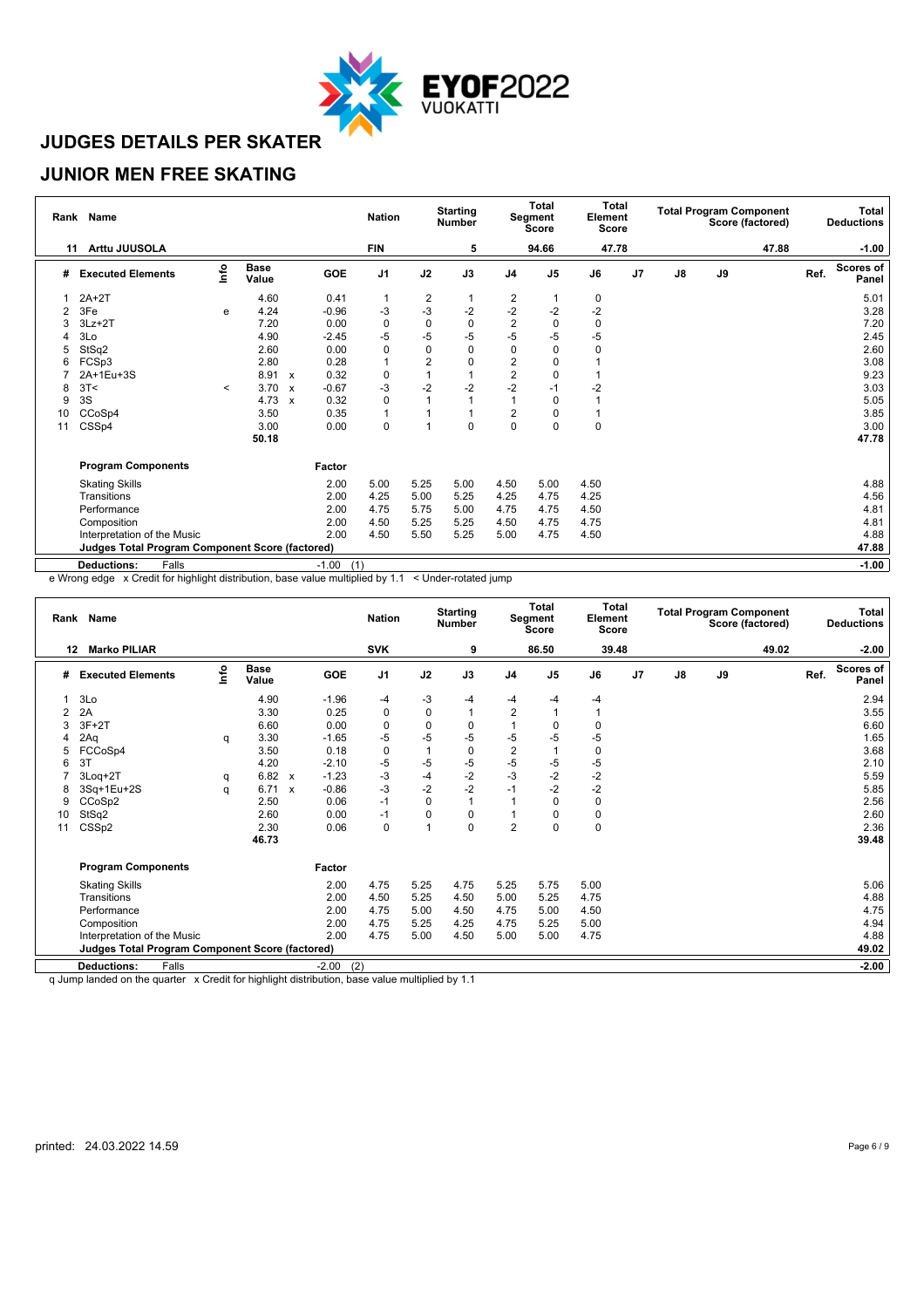

### **JUNIOR MEN FREE SKATING**

|    | Rank Name                                              |         |                      |                           |         |                |             | Total<br><b>Starting</b><br>Segment<br><b>Number</b><br><b>Score</b> |                | Total<br>Element<br><b>Score</b> |       | <b>Total Program Component</b><br>Score (factored) |               |    | <b>Total</b><br><b>Deductions</b> |      |                           |
|----|--------------------------------------------------------|---------|----------------------|---------------------------|---------|----------------|-------------|----------------------------------------------------------------------|----------------|----------------------------------|-------|----------------------------------------------------|---------------|----|-----------------------------------|------|---------------------------|
| 13 | <b>Tobia OELLERER</b>                                  |         |                      |                           |         | <b>AUT</b>     |             | 4                                                                    |                | 84.35                            | 40.33 |                                                    |               |    | 48.02                             |      | -4.00                     |
| #  | <b>Executed Elements</b>                               | Info    | <b>Base</b><br>Value |                           | GOE     | J <sub>1</sub> | J2          | J3                                                                   | J <sub>4</sub> | J <sub>5</sub>                   | J6    | J7                                                 | $\mathsf{J}8$ | J9 |                                   | Ref. | <b>Scores of</b><br>Panel |
|    | 3Lz                                                    |         | 5.90                 |                           | 0.89    | $\mathbf{1}$   | 1           | 2                                                                    | 2              | 2                                |       |                                                    |               |    |                                   |      | 6.79                      |
| 2  | 3F!                                                    |         | 5.30                 |                           | $-2.65$ | -5             | $-5$        | $-5$                                                                 | $-5$           | $-5$                             | -5    |                                                    |               |    |                                   |      | 2.65                      |
|    | 2A+1Eu+3S<                                             | $\prec$ | 7.24                 |                           | $-0.69$ | $-2$           | $-2$        | $-2$                                                                 | $-2$           | $-2$                             | $-2$  |                                                    |               |    |                                   |      | 6.55                      |
|    | 3T<                                                    | $\,<$   | 3.36                 |                           | $-1.68$ | $-5$           | -5          | $-5$                                                                 | -5             | -5                               | $-5$  |                                                    |               |    |                                   |      | 1.68                      |
| 5  | CCSp3                                                  |         | 2.80                 |                           | $-0.21$ | $-1$           | $-1$        | $-1$                                                                 |                | O                                | $-1$  |                                                    |               |    |                                   |      | 2.59                      |
| 6  | 2A                                                     |         | 3.63                 | $\boldsymbol{\mathsf{x}}$ | 0.17    | $\mathbf{1}$   | $\mathbf 0$ | 0                                                                    | 2              |                                  | 0     |                                                    |               |    |                                   |      | 3.80                      |
|    | $3S+2T$                                                |         | 6.16                 | $\boldsymbol{\mathsf{x}}$ | 0.32    | 0              |             |                                                                      |                | 0                                |       |                                                    |               |    |                                   |      | 6.48                      |
| 8  | 3T<+REP                                                | $\,<$   | 2.59                 | X                         | $-1.68$ | -5             | -5          | $-5$                                                                 | -5             | -5                               | $-5$  |                                                    |               |    |                                   |      | 0.91                      |
| 9  | FSSp3                                                  |         | 2.60                 |                           | $-0.07$ | $-1$           | $\mathbf 0$ | $-1$                                                                 | 1              | 0                                | 0     |                                                    |               |    |                                   |      | 2.53                      |
| 10 | StSq2                                                  |         | 2.60                 |                           | 0.07    | 0              |             | $\Omega$                                                             | $\overline{2}$ |                                  | 0     |                                                    |               |    |                                   |      | 2.67                      |
| 11 | CCoSp4                                                 |         | 3.50                 |                           | 0.18    | 0              |             |                                                                      | $\overline{ }$ | $\Omega$                         | 0     |                                                    |               |    |                                   |      | 3.68                      |
|    |                                                        |         | 45.68                |                           |         |                |             |                                                                      |                |                                  |       |                                                    |               |    |                                   |      | 40.33                     |
|    | <b>Program Components</b>                              |         |                      |                           | Factor  |                |             |                                                                      |                |                                  |       |                                                    |               |    |                                   |      |                           |
|    | <b>Skating Skills</b>                                  |         |                      |                           | 2.00    | 5.00           | 5.00        | 4.75                                                                 | 5.00           | 5.50                             | 4.75  |                                                    |               |    |                                   |      | 4.94                      |
|    | Transitions                                            |         |                      |                           | 2.00    | 4.50           | 5.00        | 4.50                                                                 | 4.50           | 5.00                             | 4.25  |                                                    |               |    |                                   |      | 4.63                      |
|    | Performance                                            |         |                      |                           | 2.00    | 5.00           | 5.00        | 4.50                                                                 | 4.75           | 4.75                             | 4.00  |                                                    |               |    |                                   |      | 4.75                      |
|    | Composition                                            |         |                      |                           | 2.00    | 4.75           | 5.25        | 4.25                                                                 | 5.25           | 5.00                             | 4.75  |                                                    |               |    |                                   |      | 4.94                      |
|    | Interpretation of the Music                            |         |                      |                           | 2.00    | 5.00           | 5.25        | 4.50                                                                 | 4.75           | 4.75                             | 4.50  |                                                    |               |    |                                   |      | 4.75                      |
|    | <b>Judges Total Program Component Score (factored)</b> |         |                      |                           |         |                |             |                                                                      |                |                                  |       |                                                    |               |    |                                   |      | 48.02                     |
|    | Time violation<br><b>Deductions:</b>                   |         |                      |                           | $-1.00$ | Falls          |             |                                                                      |                | $-3.00$                          | (3)   |                                                    |               |    |                                   |      | $-4.00$                   |

! Not clear edge < Under-rotated jump x Credit for highlight distribution, base value multiplied by 1.1 REP Jump repetition

|    | Rank Name                                              |         |                      |                           |         | <b>Nation</b>  |             | <b>Starting</b><br><b>Number</b> |                | Total<br><b>Segment</b><br><b>Score</b> | <b>Total</b><br>Element<br><b>Score</b> |    |               |    | <b>Total Program Component</b><br>Score (factored) |      | Total<br><b>Deductions</b> |
|----|--------------------------------------------------------|---------|----------------------|---------------------------|---------|----------------|-------------|----------------------------------|----------------|-----------------------------------------|-----------------------------------------|----|---------------|----|----------------------------------------------------|------|----------------------------|
|    | 14 Arthur MAI                                          |         |                      |                           |         | <b>GER</b>     |             | 6                                |                | 83.92                                   | 33.64                                   |    |               |    | 50.28                                              |      | 0.00                       |
| #  | <b>Executed Elements</b>                               | lnfo    | <b>Base</b><br>Value |                           | GOE     | J <sub>1</sub> | J2          | J3                               | J <sub>4</sub> | J <sub>5</sub>                          | J6                                      | J7 | $\mathsf{J}8$ | J9 |                                                    | Ref. | <b>Scores of</b><br>Panel  |
|    | 3Lz+1Eu+2S                                             |         | 7.70                 |                           | $-1.48$ | $-3$           | $-3$        | $-2$                             | $-2$           | -4                                      | $-2$                                    |    |               |    |                                                    |      | 6.22                       |
|    | $2T+2T$                                                |         | 2.60                 |                           | 0.00    | 0              | $\mathbf 0$ | $\mathbf 0$                      | $\mathbf 0$    | $\mathbf 0$                             | 1                                       |    |               |    |                                                    |      | 2.60                       |
| 3  | 3Lo                                                    |         | 4.90                 |                           | $-0.49$ | $-1$           | $-1$        | $-1$                             | -1             | $-1$                                    | $-1$                                    |    |               |    |                                                    |      | 4.41                       |
|    | 2Lz<<                                                  | <<      | 0.60                 |                           | $-0.29$ | $-5$           | $-5$        | $-4$                             | $-5$           | $-5$                                    | -4                                      |    |               |    |                                                    |      | 0.31                       |
|    | FCSp3                                                  |         | 2.80                 |                           | $-0.07$ | $-2$           | $\pmb{0}$   | 0                                | 0              | $-1$                                    | 0                                       |    |               |    |                                                    |      | 2.73                       |
| 6  | CSSp4                                                  |         | 3.00                 |                           | 0.00    | 0              | $\Omega$    | $\mathbf 0$                      | $\mathbf 0$    | $\Omega$                                | 0                                       |    |               |    |                                                    |      | 3.00                       |
|    | 3S                                                     |         | 4.73                 | $\boldsymbol{\mathsf{x}}$ | $-0.22$ | $-1$           | $\pmb{0}$   | $-1$                             | 0              | 0                                       | $-1$                                    |    |               |    |                                                    |      | 4.51                       |
|    | $2A+2T*$                                               | $\star$ | 3.63                 | $\boldsymbol{\mathsf{x}}$ | $-0.58$ | $-3$           | $-3$        | $-2$                             | $-2$           | $\Omega$                                | $\mathbf 0$                             |    |               |    |                                                    |      | 3.05                       |
| 9  | 1A                                                     |         | 1.21                 | $\mathbf{x}$              | 0.00    | 0              | $\mathbf 0$ | 0                                | $\mathbf 0$    | $\Omega$                                | 0                                       |    |               |    |                                                    |      | 1.21                       |
| 10 | CCoSp3                                                 |         | 3.00                 |                           | 0.00    | 0              | $\mathbf 0$ | 0                                |                | $\Omega$                                | 0                                       |    |               |    |                                                    |      | 3.00                       |
| 11 | StSq2                                                  |         | 2.60                 |                           | 0.00    | $-1$           | 1           | $\mathbf 0$                      | $\mathbf 0$    | $\Omega$                                | 0                                       |    |               |    |                                                    |      | 2.60                       |
|    |                                                        |         | 36.77                |                           |         |                |             |                                  |                |                                         |                                         |    |               |    |                                                    |      | 33.64                      |
|    | <b>Program Components</b>                              |         |                      |                           | Factor  |                |             |                                  |                |                                         |                                         |    |               |    |                                                    |      |                            |
|    | <b>Skating Skills</b>                                  |         |                      |                           | 2.00    | 5.25           | 5.25        | 4.75                             | 4.75           | 5.25                                    | 5.25                                    |    |               |    |                                                    |      | 5.13                       |
|    | Transitions                                            |         |                      |                           | 2.00    | 4.75           | 5.75        | 4.50                             | 5.25           | 5.00                                    | 5.00                                    |    |               |    |                                                    |      | 5.00                       |
|    | Performance                                            |         |                      |                           | 2.00    | 4.75           | 5.25        | 4.50                             | 5.00           | 5.25                                    | 4.50                                    |    |               |    |                                                    |      | 4.88                       |
|    | Composition                                            |         |                      |                           | 2.00    | 5.00           | 5.75        | 4.50                             | 5.50           | 5.00                                    | 5.00                                    |    |               |    |                                                    |      | 5.13                       |
|    | Interpretation of the Music                            |         |                      |                           | 2.00    | 5.00           | 5.50        | 4.25                             | 5.25           | 5.00                                    | 4.75                                    |    |               |    |                                                    |      | 5.00                       |
|    | <b>Judges Total Program Component Score (factored)</b> |         |                      |                           |         |                |             |                                  |                |                                         |                                         |    |               |    |                                                    |      | 50.28                      |
|    | <b>Deductions:</b>                                     |         |                      |                           |         |                |             |                                  |                |                                         |                                         |    |               |    |                                                    |      | 0.00                       |
|    |                                                        |         |                      |                           |         |                |             |                                  |                |                                         |                                         |    |               |    |                                                    |      |                            |

<< Downgraded jump x Credit for highlight distribution, base value multiplied by 1.1 \* Invalid element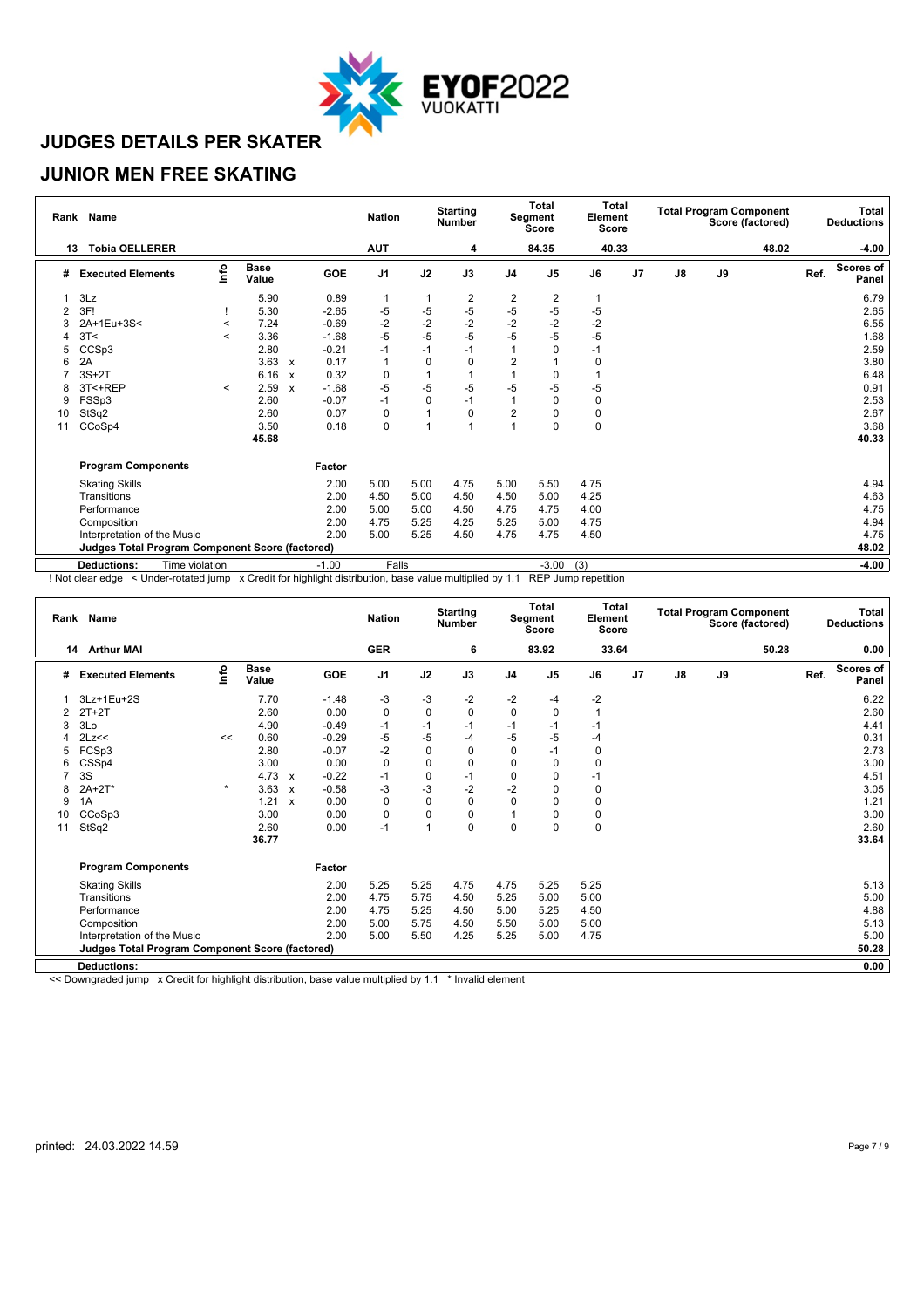

### **JUNIOR MEN FREE SKATING**

|    | Rank Name                                       |      |                      |                           |                |                |                |      | Total<br>Segment<br><b>Score</b> |                | Total<br>Element<br>Score |                | <b>Total Program Component</b><br>Score (factored) |    |       |      | Total<br><b>Deductions</b> |
|----|-------------------------------------------------|------|----------------------|---------------------------|----------------|----------------|----------------|------|----------------------------------|----------------|---------------------------|----------------|----------------------------------------------------|----|-------|------|----------------------------|
| 15 | <b>Daniels KOCKERS</b>                          |      |                      |                           |                | <b>LAT</b>     |                | 2    |                                  | 82.00          | 36.90                     |                |                                                    |    | 47.10 |      | $-2.00$                    |
| #  | <b>Executed Elements</b>                        | lnfo | <b>Base</b><br>Value |                           | GOE            | J <sub>1</sub> | J2             | J3   | J <sub>4</sub>                   | J <sub>5</sub> | J6                        | J <sub>7</sub> | $\mathsf{J}8$                                      | J9 |       | Ref. | <b>Scores of</b><br>Panel  |
|    | 3A                                              |      | 8.00                 |                           | $-3.40$        | -4             | -5             | -3   | -4                               | -5             | -4                        |                |                                                    |    |       |      | 4.60                       |
| 2  | 3A+REP                                          |      | 5.60                 |                           | $-4.00$        | $-5$           | $-5$           | $-5$ | $-5$                             | $-5$           | $-5$                      |                |                                                    |    |       |      | 1.60                       |
| 3  | 2Lz                                             |      | 2.10                 |                           | $-0.26$        | $-1$           | $-2$           | $-1$ | $-1$                             | $-2$           | $-1$                      |                |                                                    |    |       |      | 1.84                       |
|    | 3T                                              |      | 4.20                 |                           | 0.32           | $\mathbf{1}$   | $\mathbf 0$    | 0    |                                  | $\overline{2}$ |                           |                |                                                    |    |       |      | 4.52                       |
| 5  | FSSp4                                           |      | 3.00                 |                           | 0.30           | 1              | $\overline{2}$ | 0    | 0                                |                |                           |                |                                                    |    |       |      | 3.30                       |
| 6  | CCoSp3V                                         |      | 2.25                 |                           | 0.00           | 0              | $-1$           | 0    | 0                                | 0              | 0                         |                |                                                    |    |       |      | 2.25                       |
|    | 2A+1Eu+1S                                       |      | 4.62 $\times$        |                           | $-0.25$        | $-2$           | $-1$           | 0    | $-1$                             | O              | $-1$                      |                |                                                    |    |       |      | 4.37                       |
| 8  | $2Lz + 2T$                                      |      | 3.74                 | $\boldsymbol{\mathsf{x}}$ | 0.00           | 0              | $\mathbf 0$    | 0    | 0                                |                | 0                         |                |                                                    |    |       |      | 3.74                       |
| 9  | 3Lo                                             |      | 5.39                 | $\boldsymbol{\mathsf{x}}$ | 0.37           | 1              | $\mathbf 0$    |      |                                  |                | 0                         |                |                                                    |    |       |      | 5.76                       |
| 10 | CCSp3                                           |      | 2.80                 |                           | $-0.28$        | 0              | $-2$           | $-2$ | $-1$                             |                | -1                        |                |                                                    |    |       |      | 2.52                       |
| 11 | StSq2                                           |      | 2.60                 |                           | $-0.20$        | 0              | $-1$           | $-1$ | $-1$                             | $\Omega$       | $-1$                      |                |                                                    |    |       |      | 2.40                       |
|    |                                                 |      | 44.30                |                           |                |                |                |      |                                  |                |                           |                |                                                    |    |       |      | 36.90                      |
|    | <b>Program Components</b>                       |      |                      |                           | Factor         |                |                |      |                                  |                |                           |                |                                                    |    |       |      |                            |
|    | <b>Skating Skills</b>                           |      |                      |                           | 2.00           | 5.50           | 5.25           | 4.75 | 4.75                             | 5.50           | 4.50                      |                |                                                    |    |       |      | 5.06                       |
|    | Transitions                                     |      |                      |                           | 2.00           | 4.75           | 4.50           | 4.50 | 4.50                             | 4.75           | 4.25                      |                |                                                    |    |       |      | 4.56                       |
|    | Performance                                     |      |                      |                           | 2.00           | 5.00           | 4.50           | 4.50 | 4.50                             | 4.75           | 4.50                      |                |                                                    |    |       |      | 4.56                       |
|    | Composition                                     |      |                      |                           | 2.00           | 5.00           | 4.75           | 4.00 | 4.75                             | 5.00           | 4.75                      |                |                                                    |    |       |      | 4.81                       |
|    | Interpretation of the Music                     |      |                      |                           | 2.00           | 5.00           | 4.25           | 4.25 | 4.50                             | 5.25           | 4.50                      |                |                                                    |    |       |      | 4.56                       |
|    | Judges Total Program Component Score (factored) |      |                      |                           |                |                |                |      |                                  |                |                           |                |                                                    |    |       |      | 47.10                      |
|    | Falls<br><b>Deductions:</b>                     |      |                      |                           | (2)<br>$-2.00$ |                |                |      |                                  |                |                           |                |                                                    |    |       |      | $-2.00$                    |

REP Jump repetition x Credit for highlight distribution, base value multiplied by 1.1

| Rank Name |                                                        |      |                      |                           |            | <b>Nation</b>  | <b>Starting</b><br><b>Number</b> |             |                | Total<br>Segment<br><b>Score</b> |       | <b>Total</b><br>Element<br><b>Score</b> |               | <b>Total Program Component</b><br>Score (factored) | Total<br><b>Deductions</b> |      |                           |
|-----------|--------------------------------------------------------|------|----------------------|---------------------------|------------|----------------|----------------------------------|-------------|----------------|----------------------------------|-------|-----------------------------------------|---------------|----------------------------------------------------|----------------------------|------|---------------------------|
| 16        | <b>Kyrylo MARSAK</b>                                   |      |                      |                           |            | <b>UKR</b>     |                                  | 8           |                | 75.57                            | 30.43 |                                         |               |                                                    | 47.14                      |      | $-2.00$                   |
| #         | <b>Executed Elements</b>                               | lnfo | <b>Base</b><br>Value |                           | <b>GOE</b> | J <sub>1</sub> | J2                               | J3          | J <sub>4</sub> | J <sub>5</sub>                   | J6    | J <sub>7</sub>                          | $\mathsf{J}8$ | J9                                                 |                            | Ref. | <b>Scores of</b><br>Panel |
|           | 3A                                                     |      | 8.00                 |                           | $-3.00$    | -3             | -4                               | $-3$        | -4             | -4                               | -4    |                                         |               |                                                    |                            |      | 5.00                      |
| 2         | 3Lz                                                    |      | 5.90                 |                           | $-2.95$    | $-5$           | $-5$                             | $-4$        | $-5$           | $-5$                             | $-5$  |                                         |               |                                                    |                            |      | 2.95                      |
| 3         | 2Lo                                                    |      | 1.70                 |                           | 0.04       | $\mathbf 0$    | 1                                | $\mathbf 0$ | $\overline{2}$ | 0                                | 0     |                                         |               |                                                    |                            |      | 1.74                      |
|           | 2Lz                                                    |      | 2.10                 |                           | 0.00       | $-1$           | 0                                | 0           | $\mathbf 0$    | $\Omega$                         | 0     |                                         |               |                                                    |                            |      | 2.10                      |
|           | 3F!+1Eu+2S                                             |      | 7.81                 | $\boldsymbol{\mathsf{x}}$ | $-0.66$    | $-2$           | $-2$                             | $-1$        | $-1$           | -1                               | $-1$  |                                         |               |                                                    |                            |      | 7.15                      |
| 6         | FSSp3                                                  |      | 2.60                 |                           | $-0.07$    | $-1$           | $-1$                             | 0           | $\mathbf 0$    | $\Omega$                         | 0     |                                         |               |                                                    |                            |      | 2.53                      |
|           | 1Lo                                                    |      | 0.55                 | $\mathsf{x}$              | $-0.05$    | $-2$           | $-1$                             | 0           | $-1$           | -1                               | $-1$  |                                         |               |                                                    |                            |      | 0.50                      |
| 8         | 2A                                                     |      | 3.63                 | $\mathbf{x}$              | $-1.16$    | $-3$           | $-4$                             | $-3$        | $-3$           | $-4$                             | $-4$  |                                         |               |                                                    |                            |      | 2.47                      |
| 9         | StSq2                                                  |      | 2.60                 |                           | $-0.20$    | $-1$           | $-2$                             | $\mathbf 0$ | $\mathbf 0$    | $\Omega$                         | $-2$  |                                         |               |                                                    |                            |      | 2.40                      |
| 10        | CCoSp4                                                 |      | 3.50                 |                           | 0.09       | $-1$           | 0                                | $\Omega$    |                |                                  | 0     |                                         |               |                                                    |                            |      | 3.59                      |
|           |                                                        |      | 38.39                |                           |            |                |                                  |             |                |                                  |       |                                         |               |                                                    |                            |      | 30.43                     |
|           | <b>Program Components</b>                              |      |                      |                           | Factor     |                |                                  |             |                |                                  |       |                                         |               |                                                    |                            |      |                           |
|           | <b>Skating Skills</b>                                  |      |                      |                           | 2.00       | 5.75           | 5.50                             | 4.50        | 5.00           | 5.50                             | 4.75  |                                         |               |                                                    |                            |      | 5.19                      |
|           | Transitions                                            |      |                      |                           | 2.00       | 4.75           | 4.75                             | 4.25        | 4.75           | 4.75                             | 4.50  |                                         |               |                                                    |                            |      | 4.69                      |
|           | Performance                                            |      |                      |                           | 2.00       | 4.75           | 4.50                             | 4.25        | 4.75           | 4.75                             | 4.00  |                                         |               |                                                    |                            |      | 4.56                      |
|           | Composition                                            |      |                      |                           | 2.00       | 4.75           | 4.75                             | 4.25        | 4.50           | 5.00                             | 4.75  |                                         |               |                                                    |                            |      | 4.69                      |
|           | Interpretation of the Music                            |      |                      |                           | 2.00       | 4.75           | 4.50                             | 4.00        | 4.50           | 5.00                             | 4.00  |                                         |               |                                                    |                            |      | 4.44                      |
|           | <b>Judges Total Program Component Score (factored)</b> |      |                      |                           |            |                |                                  |             |                |                                  |       |                                         |               |                                                    |                            |      | 47.14                     |
|           | Falls<br><b>Deductions:</b>                            |      |                      |                           | $-2.00$    | (2)            |                                  |             |                |                                  |       |                                         |               |                                                    |                            |      | $-2.00$                   |
|           |                                                        |      |                      |                           |            |                |                                  |             |                |                                  |       |                                         |               |                                                    |                            |      |                           |

x Credit for highlight distribution, base value multiplied by 1.1 ! Not clear edge